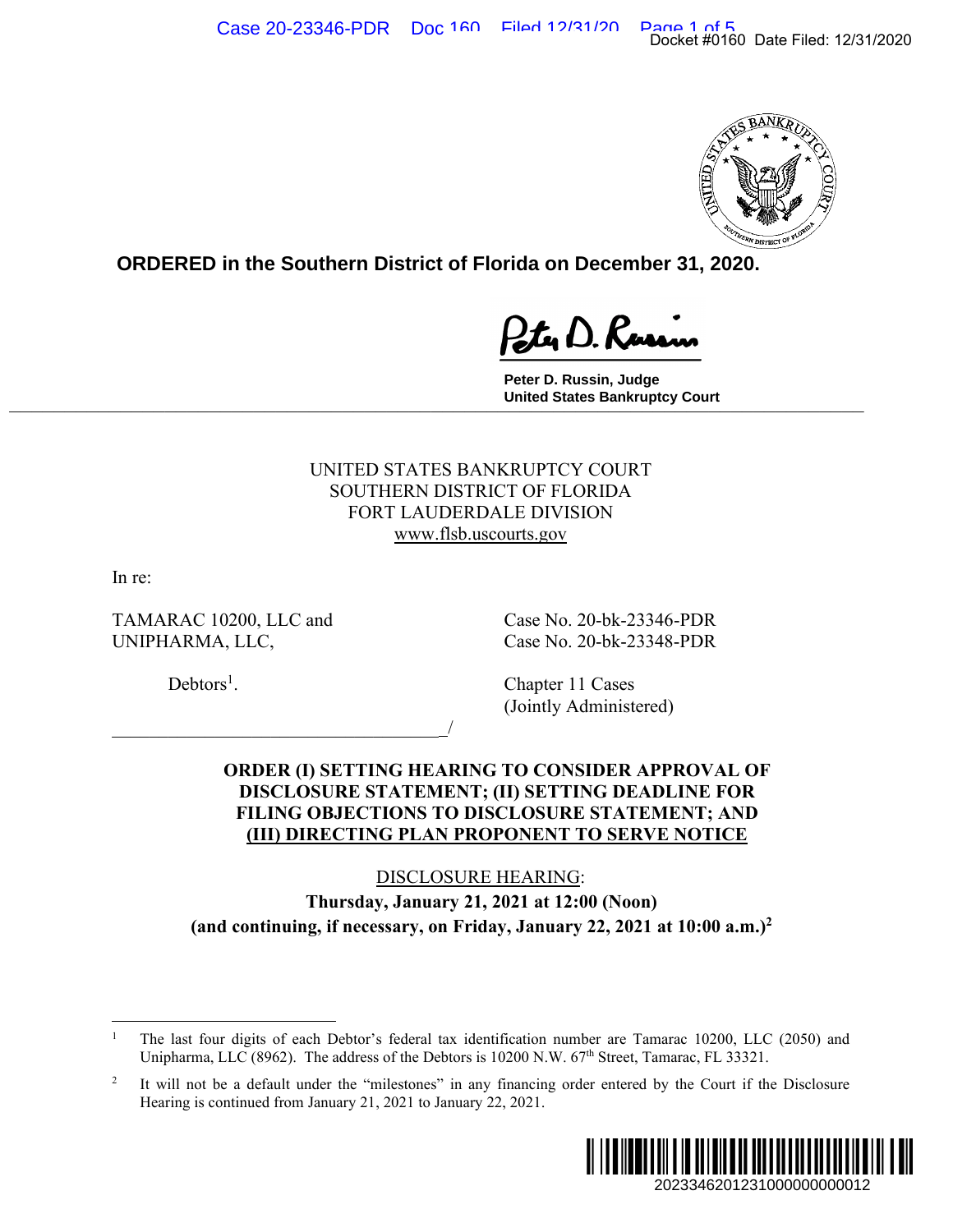#### Case 20-23346-PDR Doc 160 Filed 12/31/20 Page 2 of 5

#### VIDEO HEARING:

## The Disclosure Hearing will be held **by VIDEO CONFERENCE**.

 \*\***IMPORTANT**\*\* The hearing scheduled by this Order will take place only by video conference. **DO NOT GO TO THE COURTHOUSE**. Attorneys must advise their clients not to appear at the courthouse. To participate in the hearing by video conference please refer to the instructions under the name of the presiding Judge on the Court's web site, www.flsb.uscourts.gov.

 To register for the video conference, manually enter the following registration link in a browser:

January 21, 2021 at 12pm:

https://www.zoomgov.com/meeting/register/vJItdOuopz4uEgdl4vmE6Mf8C5jOksCweYE

January 22, 2021 at 10am:

https://www.zoomgov.com/meeting/register/vJIsfu-tqD4sGb1ee3QfLuv37HfAbr81oMw

**PLEASE NOTE:** No person may record the proceedings from any location by any means. The audio recording maintained by the Court will be the sole basis for creation of a transcript that constitutes the official record of the hearing. Although conducted using video conferencing technology, the hearing is a court proceeding. The formalities of the courtroom must be observed. All participants must dress appropriately, exercise civility, and otherwise conduct themselves in a manner consistent with the dignity of the Court.

# DEADLINE FOR SERVICE OF ORDER, DISCLOSURE STATEMENT AND PLAN: **January 6, 2021**  (Per the 12-30-2020 hearing, three business days after entry of this Order)

## DEADLINE FOR OBJECTIONS TO DISCLOSURE STATEMENT: **January 14, 2021**  (seven days before Disclosure Hearing)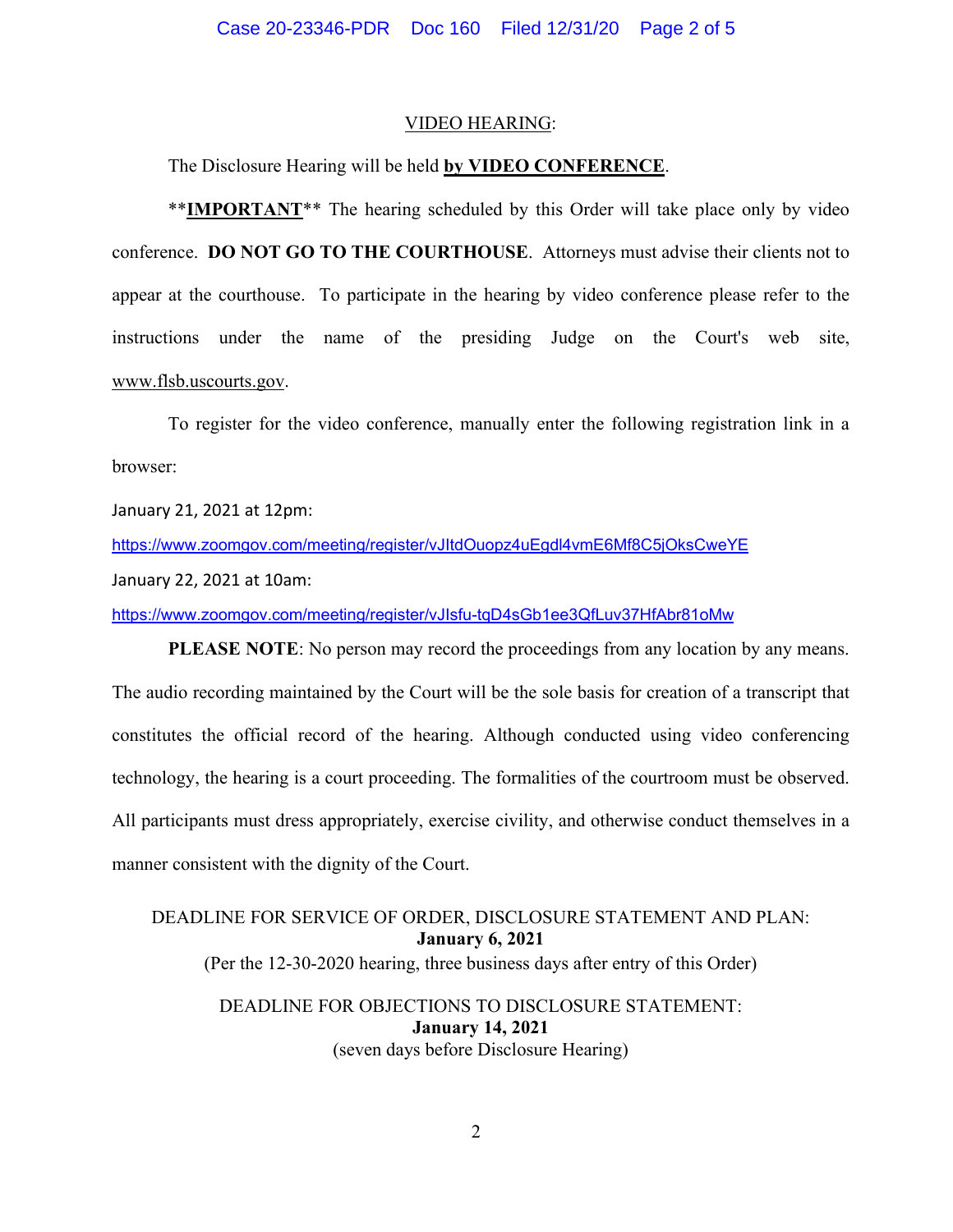#### Case 20-23346-PDR Doc 160 Filed 12/31/20 Page 3 of 5

PLAN PROPONENT: Debtors, Tamarac 10200, LLC and Unipharma, LLC

#### **Plan Proponent's Attorney:**

Paul Steven Singerman, Esq. singerman@bergersingerman.com Christopher Andrew Jarvinen, Esq. cjarvinen@bergersingerman.com BERGER SINGERMAN LLP 1450 Brickell Avenue, Ste. 1900 Miami, FL 33131 Telephone: (305) 755-9500 Facsimile: (305) 714-4340

# **A Disclosure Statement [ECF No. 87] and a Plan [ECF No. 88] were filed pursuant to 11 U.S.C. §§1121 and 1125 on December 17, 2020 by the Plan Proponent named above**.

This Order sets a hearing to consider approval of the Disclosure Statement ("Disclosure Hearing") and sets forth the deadlines and requirements relating to the Disclosure Statement provided in the Bankruptcy Code, Bankruptcy Rules and Local Rules of this court. The Disclosure Statement is on file with the Court and may be accessed electronically or you may obtain a copy at your expense from the clerk or view a copy at the public terminals in the Clerk's Office. Copies also may be obtained from the Plan Proponent by written request, pursuant to paragraph 3(B) of this Order.

### **1. HEARING TO CONSIDER APPROVAL OF DISCLOSURE STATEMENT.**

The court has set a hearing to consider approval of the Disclosure Statement for the date and time indicated above as "DISCLOSURE HEARING". The disclosure hearing may be continued to a future date by notice given in open court at the disclosure hearing. At the disclosure hearing, the court will consider the Disclosure Statement, and any modifications or objections to it. As set forth on the record of the hearing held by the Court on December 30, 2020, the Plan Proponent, with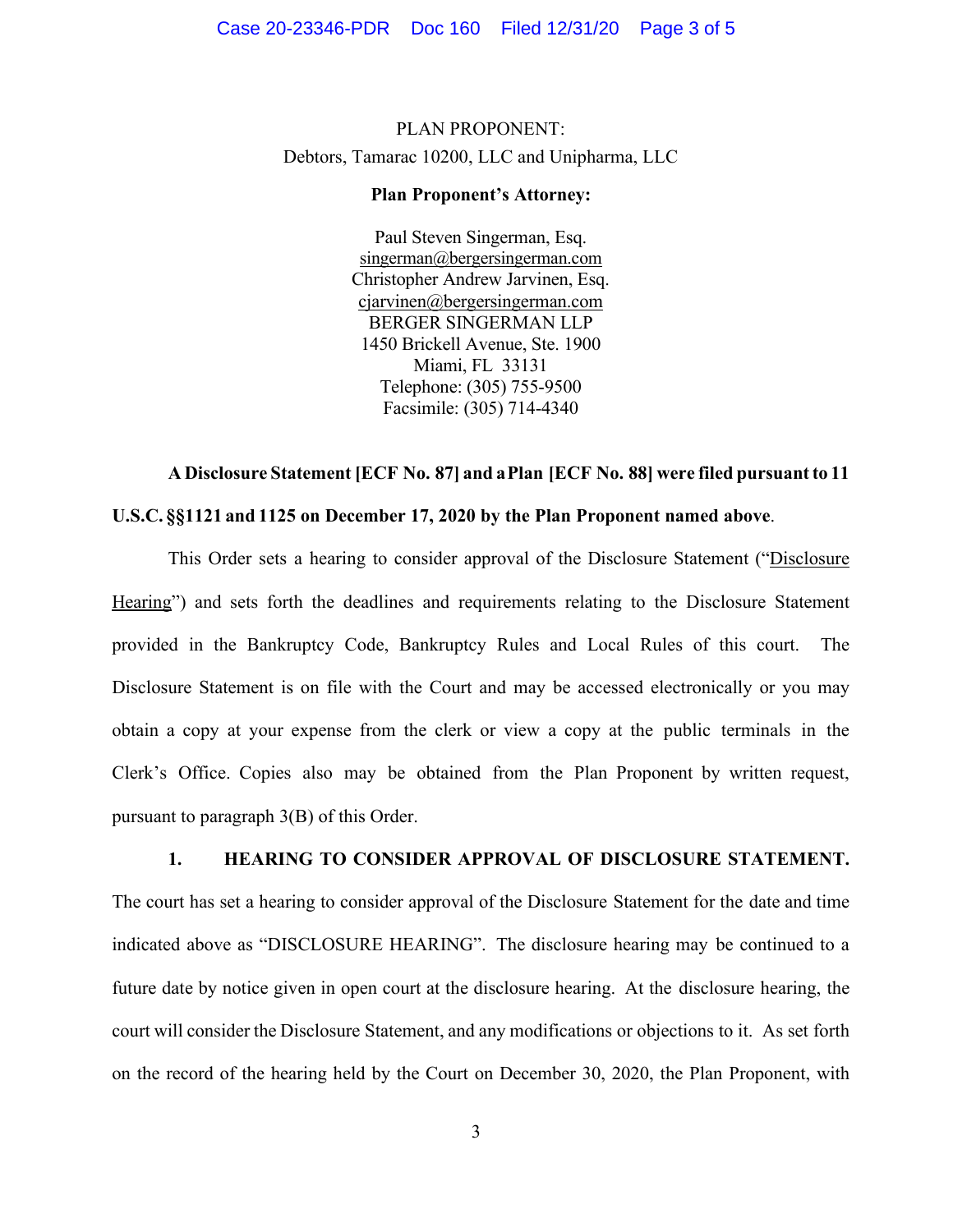#### Case 20-23346-PDR Doc 160 Filed 12/31/20 Page 4 of 5

the support of the Official Committee of Unsecured Creditors, the prepetition senior secured lender and the postpetition DIP lender, will file an amended Disclosure Statement and Plan in order to incorporate the terms of a global settlement as soon as reasonably practicable and in advance of the DEADLINE FOR OBJECTIONS TO DISCLOSURE STATEMENT, and not later than January 7, 2021 (unless such date is extended by further order of the Court).

**2. DEADLINE FOR OBJECTIONS TO DISCLOSURE STATEMENT.** The last day for filing and serving objections to the Disclosure Statement is indicated above as "DEADLINE FOR OBJECTIONS TO DISCLOSURE STATEMENT". Objections to the Disclosure Statement shall be filed with the court and served on (i) the debtor; (ii) the Plan Proponent (if other than the debtor); (iii) all committees that have been appointed; (iv) any chapter 11 trustee or examiner that has been appointed; and (v) the U.S. Trustee. Pursuant to Local Rule 3017-1(A), any objecting party shall confer with the Plan Proponent's counsel at least three business days before the disclosure hearing in an effort to resolve any objections to the Disclosure Statement.

## **3. PLAN PROPONENT TO SERVE NOTICE.**

**(A)** On or before the date indicated above as "DEADLINE FOR SERVICE OF ORDER, DISCLOSURE STATEMENT AND PLAN", the Plan Proponent shall serve a copy of this Order on (i) all creditors; (ii) all equity security holders; (iii) all persons who have requested notice; and (iv) all other interested parties, pursuant to Bankruptcy Rules 2002, and 3017 (including those entities as described in Bankruptcy Rule  $3017(f)$ , and Local Rule  $3017-1(B)$  and including those on a Master Service List required to be filed pursuant to Local Rule 2002-1(H). The Plan Proponent shall file a certificate of service as required under Local Rule 2002-1(F).

**(B)** On or before the date indicated above as "DEADLINE FOR SERVICE OF ORDER, DISCLOSURE STATEMENT AND PLAN", the Plan Proponent shall serve a copy of the Disclosure Statement and Plan, together with this Order, on (i) the debtor; (ii) all committees